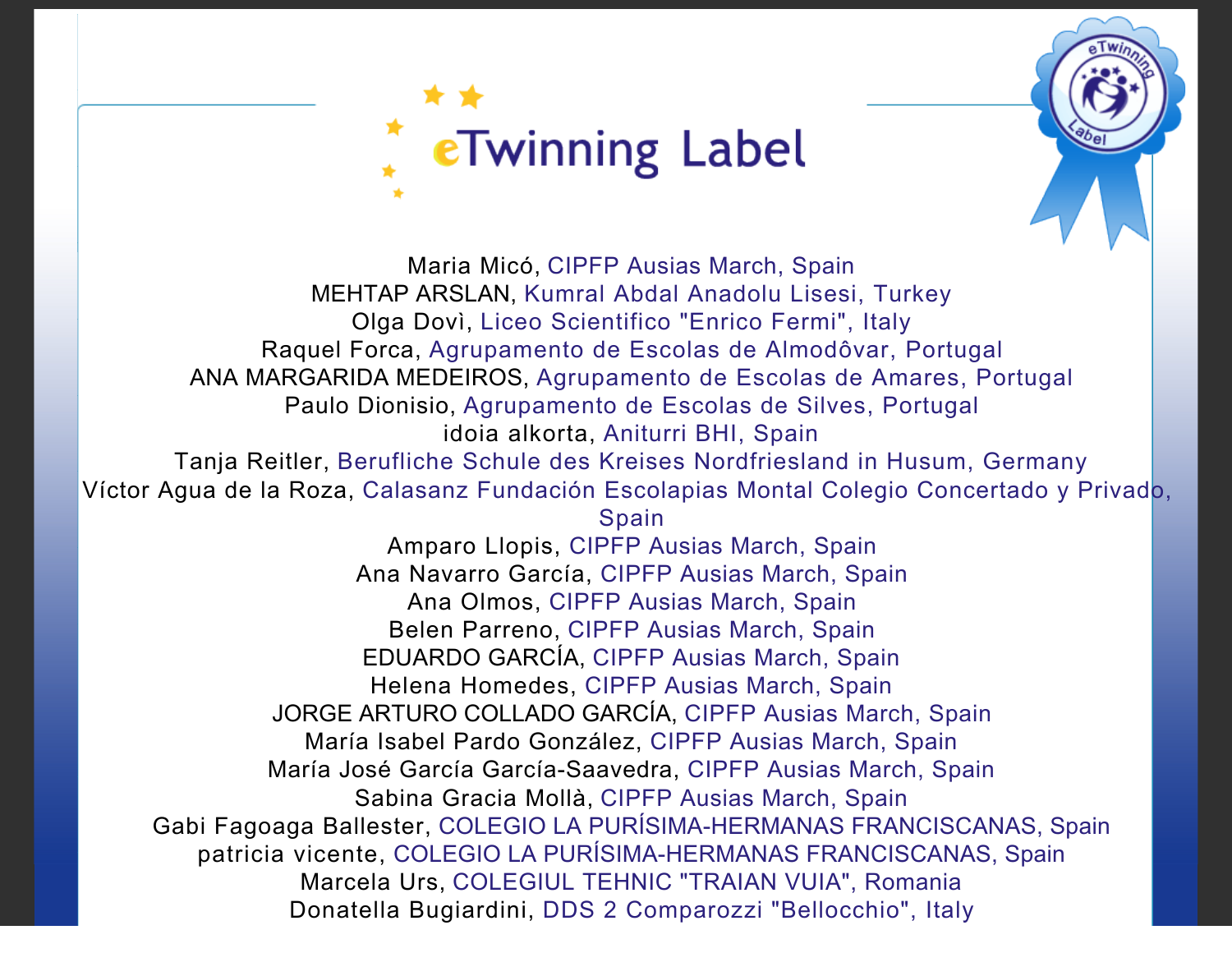Jasna Damjan, Ekonomska šola Ljubljana, Slovenia Rosanne Galea, Future Focus School of English (SEM), Malta Agnieszka Czarnota-Borowiec, I LO im. Ks. A. J. Czartoryskiego w Puławach, Poland Raquel Garcia Copoví, IES ALMUSSAFES, Spain Alicia Díaz, IES Alonso de Orozco, Spain Rosa Boronat, IES COTES BAIXES, Spain Annalisa Di Pierro, IIS "Da Vinci - Fascetti", Italy Ferdinando Cabrini, IIS A Einstein, Italy M.ISABEL VILA, INS Ronda, Spain Anonymous Anonymous, I° CD "San Filippo", Italy Zemira Fajkovic- Duvelek, JU OŠ "Ćamil Sijarić", Bosnia and Herzegovina Ilona Surgautienė, Kauno r. Šlienavos pagrindinė mokykla, Lithuania Lena Wrentner, Klippans Gymnasieskola, Sweden olcay Mutlu, Kocasinan Anadolu Lisesi, Turkey Hafize Atak, Kumral Abdal Anadolu Lisesi, Turkey nazan yurt, Kurtuluş Anadolu Lisesi, Turkey Inga Navdarashvili, LEPL Tbilisi N177 Public School, Georgia Silvia Pirini Casadei, Liceo Linguistico Statale "I. Alpi", Italy Edmond Lukaj, Lush Kola, Albania jean-louis timin, lycee Louis Pergaud, France Nataša Sajko, Medicinska škola Varaždin /School for medical professions, Croatia Eliberta Themeli, Shkolla 9-vjecare Uznove , Albania Valbona Shkëmbi, Shkolla 9-vjeçare "Koço Korçari", Albania Elizabeta Volnaroska, SOU"Gjorce Petrov", North Macedonia LUCKA TIRIC, Srednja zdravstvena in kozmetična šola, Slovenia Sandra Juran, Srednja škola Mate Blažine, Croatia Gordana Divić, Srednja škola Novska, Croatia Ivana Došlović Pezić, Srednja škola Novska, Croatia Elif Gulbay, Università degli Studi di Palermo, Italy Ágnes Rodney, VSZC Selye János Egészségügyi és Szociális Szakgimnáziuma és Szakközépiskolája, Hungary Susanne Meyer, Willy-Brandt-Schule Gießen, Germany Natalia Grushko, Zalischyky state gimnasium, Ukraine Sylwia Stasikowska, Zespół Szkolno-Przedszkolny Szkoła Podstawowa im. Wandy Chotomsk